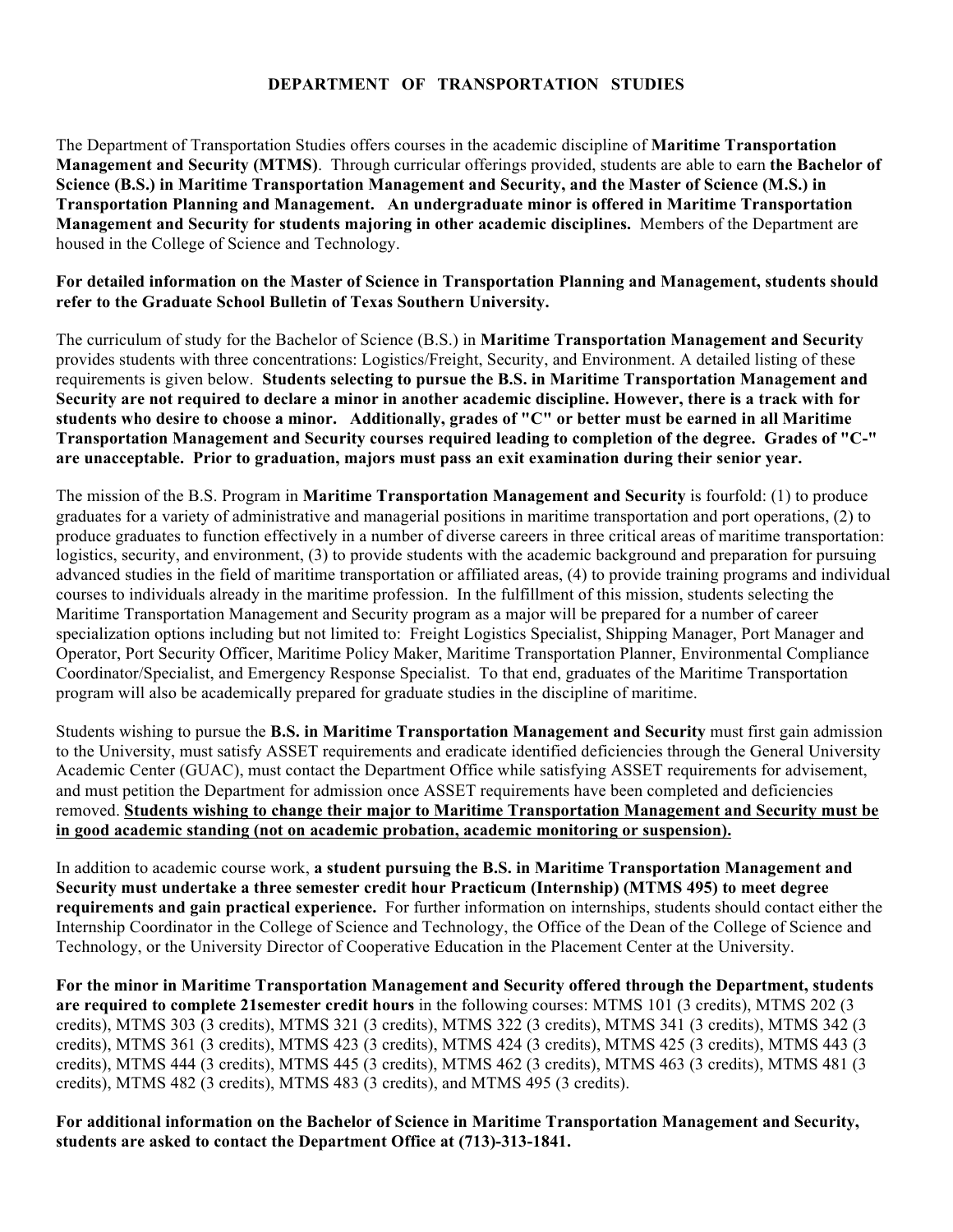# **LISTING OF FACULTY IN THE DEPARTMENT**

| <b>Burns, Maria</b><br><b>Instructor</b><br>Diploma, Institute of Chartered Shipbrokers,<br>U.K., London Metropolitan University<br>M.S., London Metropolitan University, U.K.<br>Ph.D. Candidate, Vrijie University, Brussels                | Qiao, Fengxiang<br><b>Associate Professor</b><br>B.S., South East University, Nanjing Jiangsu<br>Province<br>M.S., South East University, Nanjing Jiangsu<br>Province<br>Ph.D., Hong Kong University of Science and<br>Technology |
|-----------------------------------------------------------------------------------------------------------------------------------------------------------------------------------------------------------------------------------------------|-----------------------------------------------------------------------------------------------------------------------------------------------------------------------------------------------------------------------------------|
| Lewis, Carol A.<br><b>Professor</b><br>B.S., M.S., University of Iowa<br>Ph.D., University of Houston                                                                                                                                         | Williams, Ursurla A.<br><b>Maritime Program Coordinator</b><br>B.A., Huston-Tillotson College<br>M.C.R.P., University of Texas at Arlington<br>M.S, Texas Southern University                                                     |
| McKamie, Reginald<br><b>Adjunct Instructor</b><br>B.S., U.S. Merchant Marine Academy<br>M.B.A., University of Southern California<br>J.D., University of Houston                                                                              | Yu, Lei<br>Dean, Professor<br>B.S., Beijing (formerly Northern) Jiaotong<br>University<br>M.S., Nagoya Institute of Technology<br>Ph.D., Queen's University                                                                       |
| Miller, Michael<br><b>Visiting Instructor</b><br><b>B.S. Texas A&amp;M Galveston</b>                                                                                                                                                          |                                                                                                                                                                                                                                   |
| Morgan, Robert<br><b>Visiting Instructor</b><br>B.S., Southern University, Baton Rouge,<br>Louisiana<br>B.S., Panama Canal College, Republic of Panama<br>M.S., National University, San Diego, California<br>M.S., Texas Southern University |                                                                                                                                                                                                                                   |
| Qi, Yi<br><b>Chair, Associate Professor</b><br>B.S., M.S., East China Normal University,<br>Shanghai<br>M.S., Polytechnic University of New York<br>Ph.D., Polytechnic University of New York                                                 |                                                                                                                                                                                                                                   |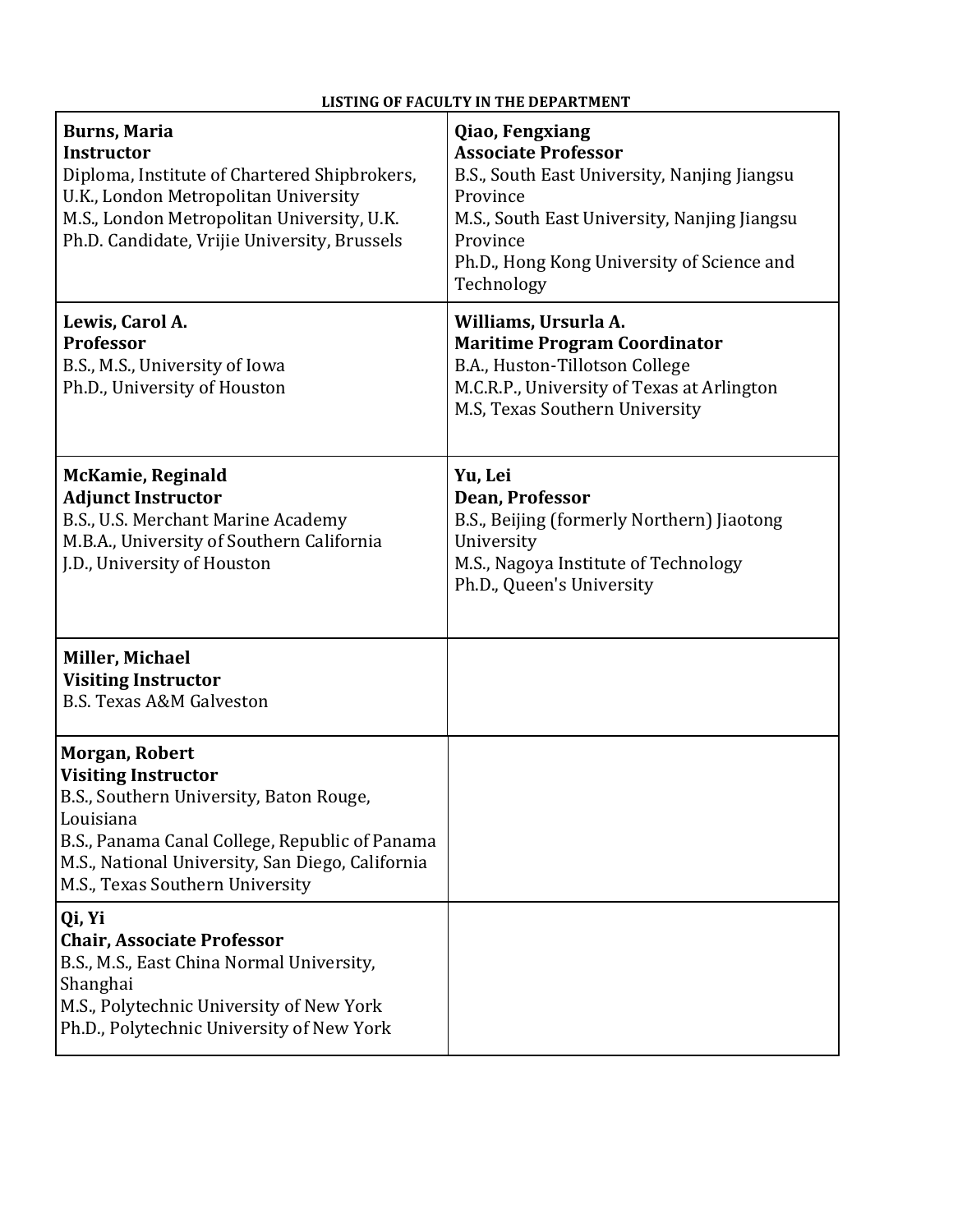**MARITIME TRANSPORTATION MANAGEMENT AND SECURITY** 

| <b>MTMS 101</b> | <b>Introduction to Maritime Transportation</b><br>(3)<br>This course presents an introduction to the interdisciplinary study of maritime-related topics with an<br>examination of the physical maritime environment and maritime cultures, history, and industries.<br>Students enrolled in this course will learn what maritime transportation consists of, how it operates,<br>how it is characterized economically, and how it is regulated. Three hours of lecture per week.                                                                                                                                                                                                                                                                                                                                                                                                               |
|-----------------|------------------------------------------------------------------------------------------------------------------------------------------------------------------------------------------------------------------------------------------------------------------------------------------------------------------------------------------------------------------------------------------------------------------------------------------------------------------------------------------------------------------------------------------------------------------------------------------------------------------------------------------------------------------------------------------------------------------------------------------------------------------------------------------------------------------------------------------------------------------------------------------------|
| <b>MTMS 202</b> | <b>Maritime Law</b><br>(3)<br>This course covers the process involved in the exercise of jurisdiction by nations over the maritime<br>area. It presents the roles of major global shipping on nations' maritime policy, with special<br>emphasis on past and present maritime legislation, business regulations, corporate governance<br>issues, and related case studies. Three hours of lecture per week.                                                                                                                                                                                                                                                                                                                                                                                                                                                                                    |
| <b>MTMS 303</b> | <b>American Maritime History</b><br>(3)<br>This course presents the development of American maritime enterprise from colonial times to the<br>era of the containership, and its relationship to American political, economic, and cultural history.<br>Three hours of lecture per week.                                                                                                                                                                                                                                                                                                                                                                                                                                                                                                                                                                                                        |
| <b>MTMS 321</b> | <b>International Business and Ocean Shipping</b><br>(3)<br>This course presents the global business environment and its implications for operations,<br>management, pricing, promotion, and financial strategies. It also presents the maritime capabilities<br>in facilitation of contemporary supply chains, the liner and tramp segments of the international<br>marine transportation industry, and their role in international trade. Three hours of lecture per<br>week. Pre-requisite MTMS 101 with a grade of "C" or better.                                                                                                                                                                                                                                                                                                                                                           |
| <b>MTMS 322</b> | <b>Port and Terminal Operation Management</b><br>(3)<br>This course provides an overview of the history, growth, organization, and operation of major ports<br>and transportation terminals, including logistics processes such as on-dock rail, strategic and tactical<br>planning, harbor drayage, terminal gate protocols, equipment and cargo movement, and integration<br>of marine port and terminal operations with other modes of transportation. It introduces the<br>functions of the port divided along business lines, different types of marine terminals, and the day-to-<br>day operational, financial, and labor issues of ports and terminals. Three hours of lecture per week.<br>Pre-requisite MTMS 101 with a grade of "C" or better.                                                                                                                                      |
| <b>MTMS 341</b> | <b>Maritime Security Management</b><br>(3)<br>This course provides the basic framework and knowledge to perform the duties and responsibilities<br>of a Company Security Officer (CSO), Port Facility Security Officer (PFSO), or Ship Security Officer<br>(SSO) as defined by the ISPS Code. It presents how to implement and maintain a security plan and<br>how to work with other security officer. Three hours of lecture per week. Pre-requisite MTMS 101<br>with a grade of "C" or better.                                                                                                                                                                                                                                                                                                                                                                                              |
| <b>MTMS 342</b> | <b>Maritime Security Technology</b><br>(3)<br>This course explores the implications and consequences of the scientific and technological issues in<br>terms of maritime security in the social and political context. It presents instruction and discussion<br>on current security issues and technologies. For example, containers now coming out of a port<br>terminal are scanned for radiation; what can the scanners detect and if radiation is detected, what<br>does that mean? How would a city be evacuated in the event a nuclear device was detected? Another<br>example of technology with far reaching implications is that of biometrics; suppose everybody had<br>their retina patterns in a national database? When is personal information too intrusive for<br>government access? Three hours of lecture per week. Pre-requisite MTMS 101 with a grade of "C" or<br>better. |
| <b>MTMS 361</b> | <b>Maritime Environmental Management</b><br>(3)<br>This course presents an overview of the basic environmental regulations as they pertain to the<br>maritime industry. The environmental management strategies (EMS) to be covered include knowing<br>the fundamental structure of environmental strategies, EMS alternatives, alternative dispute resolution,<br>how an effective EMS can reduce costs and increase profits, and what environmental laws may be<br>triggered by relevant activities. Sections of the following laws pertaining specifically to Vessel                                                                                                                                                                                                                                                                                                                        |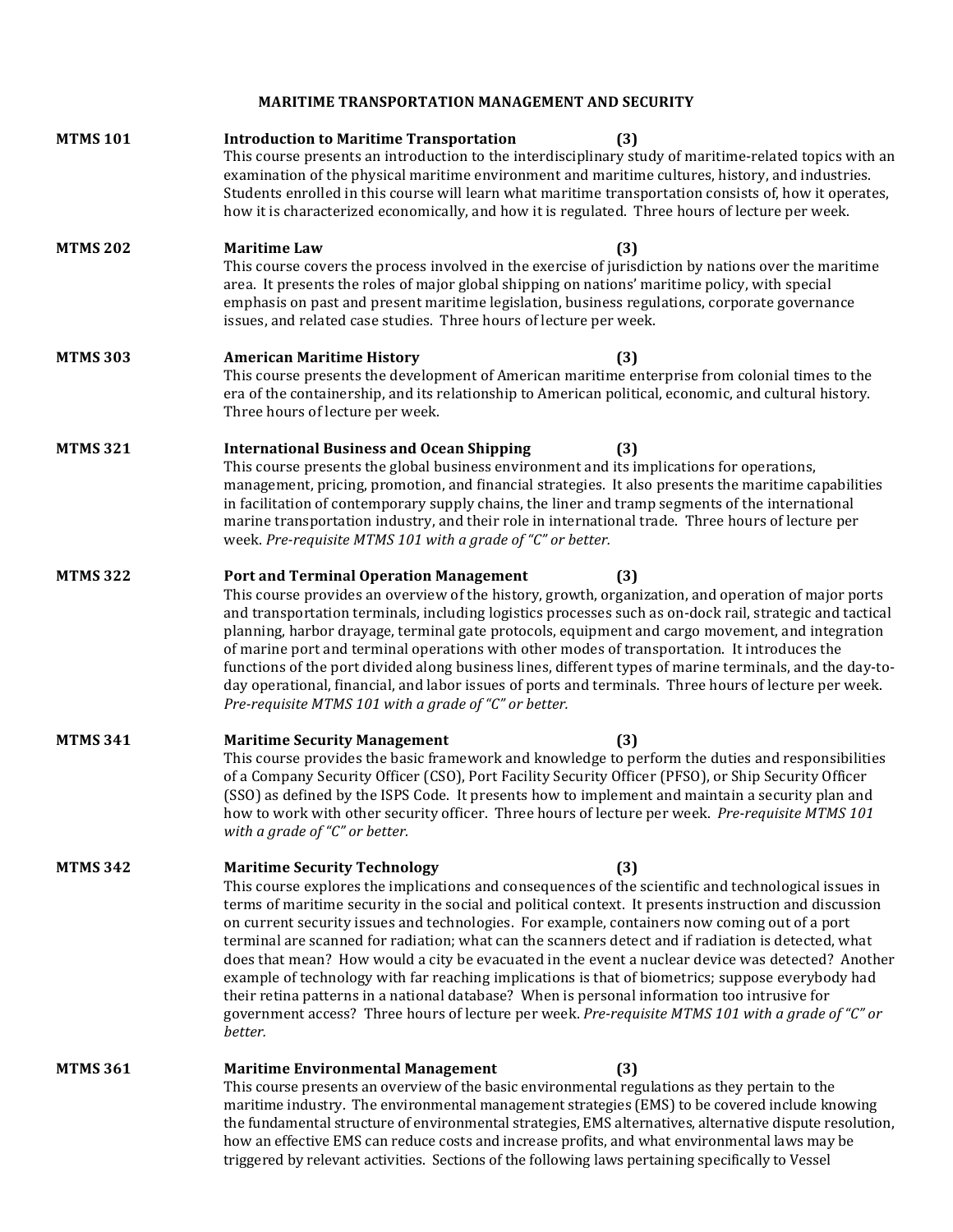|                 | Operations are used: MARPOL, Resource Conservation and Recovery Act, Clean Water Act, Montreal<br>Protocol, and State Statutes. Three lecture hours per week. Pre-requisite MTMS 101 with a grade of "C"<br>or better.                                                                                                                                                                                                                                                                                                                                                                                                                                                                                                                                                                                   |
|-----------------|----------------------------------------------------------------------------------------------------------------------------------------------------------------------------------------------------------------------------------------------------------------------------------------------------------------------------------------------------------------------------------------------------------------------------------------------------------------------------------------------------------------------------------------------------------------------------------------------------------------------------------------------------------------------------------------------------------------------------------------------------------------------------------------------------------|
| <b>MTMS 423</b> | <b>Marine Cargo Operations</b><br>(3)<br>This course is an introduction to the objectives and problems with break-bulk cargo handling during<br>loading, discharging, and in-transit carriage. It presents the role of the ship in integrated<br>transportation systems, the methods of cargo loss prevention, and the maximum cargo efficiency<br>with relation to space, cargo gear, crew, and labor costs. Three hours of lecture per week. Pre-<br>requisite MTMS 101 with a grade of "C" or better.                                                                                                                                                                                                                                                                                                 |
| <b>MTMS 424</b> | <b>Containerization and Modern Cargo Storage</b><br>(3)<br>This course presents the principles and regulations for transporting special refrigerated and<br>hazardous cargo. It addresses the security of shipments from a regulatory, operational, and global<br>business perspective. Students enrolled in this course will be trained to identify dangerous goods<br>and know that they are to be stowed and separated according to the requirements. Students will also<br>learn the hazards related to bulk cargoes and the precaution to take during their loading and<br>carriage. Three hours of lecture per week. Pre-requisite MTMS 101 with a grade of "C" or better.                                                                                                                         |
| <b>MTMS 425</b> | <b>International Intermodal Transportation</b><br>(3)<br>This course is designed to examine the modern inter-modal transportation and distribution systems<br>used in the movement of international and domestic cargo. It presents the evolution, development, and<br>use of rail, air, truck, and maritime transportation systems, and their dynamic impacts on international<br>trade. Three hours of lecture per week. Pre-requisite MTMS 101 with a grade of "C" or better.                                                                                                                                                                                                                                                                                                                         |
| <b>MTMS 443</b> | <b>Maritime Transportation Security</b><br>(3)<br>This course focuses on the International Ship and Port Security Code (ISPS) and domestic maritime<br>security policies. It presents an introduction of port and ship vulnerability assessments, security<br>plan implementation procedures, various levels of shipboard security responsibilities, and security<br>administration. It also explores elements of chemical, biological and radiological defense (CBRD),<br>and crisis management. Three hours of lecture per week. Pre-requisite MTMS 101 with a grade of<br>"C" or better.                                                                                                                                                                                                              |
| <b>MTMS 444</b> | <b>Lectures in Contemporary Maritime Security Issues</b><br>(3)<br>This course invites prominent experts in maritime and intermodal security to give special lectures on<br>various topical issues of the day in their field of security. Students enrolled in this course are required<br>to submit a term paper that integrates the information from different speakers and their research<br>project experience. Three hours of lecture per week. Pre-requisite MTMS 101 with a grade of "C" or<br>better.                                                                                                                                                                                                                                                                                            |
| <b>MTMS445</b>  | <b>Maritime Risk Assessment and Management</b><br>(3)<br>This course is designed to develop the concepts required for maritime risk-based planning and<br>analysis, and the methods used to conduct vulnerability assessment for natural disaster,<br>technological hazards, and terrorist threats. The topics to be covered included: 1) Introduction and<br>Analysis, such as Process Descriptions, Hazard Identification, Source Models, Consequence Analysis;<br>2) Assessment, such as Exposure Assessment, Does Response and Risk Characterization, Radiation<br>Risk Assessment, Environmental Assessment; and 3) Management, such as Structural Activity<br>Relationships, Risk Management, ISO 14000. Three hours of lecture per week. Pre-requisite MTMS<br>101 with a grade of "C" or better. |
| <b>MTMS 462</b> | <b>Marine Environmental Protection</b><br>(3)<br>This course offers an interdisciplinary approach to ways in which human beings control adverse<br>effects to the marine environment. It presents various environmental situations and the methods of<br>applying scientific knowledge about the coastal areas to the human, economic, and political<br>dimension. Three lecture hours per week. Pre-requisite MTMS 101 with a grade of "C" or better.                                                                                                                                                                                                                                                                                                                                                   |
| <b>MTMS 463</b> | <b>Maritime Environmental Law</b><br>(3)<br>This course is designed to familiarize students with the concepts and mechanisms of international<br>and U.S. federal environmental law and policy. It presents the role of the American legal system as it<br>functions to control and remediate maritime environmental problems and evaluates the                                                                                                                                                                                                                                                                                                                                                                                                                                                          |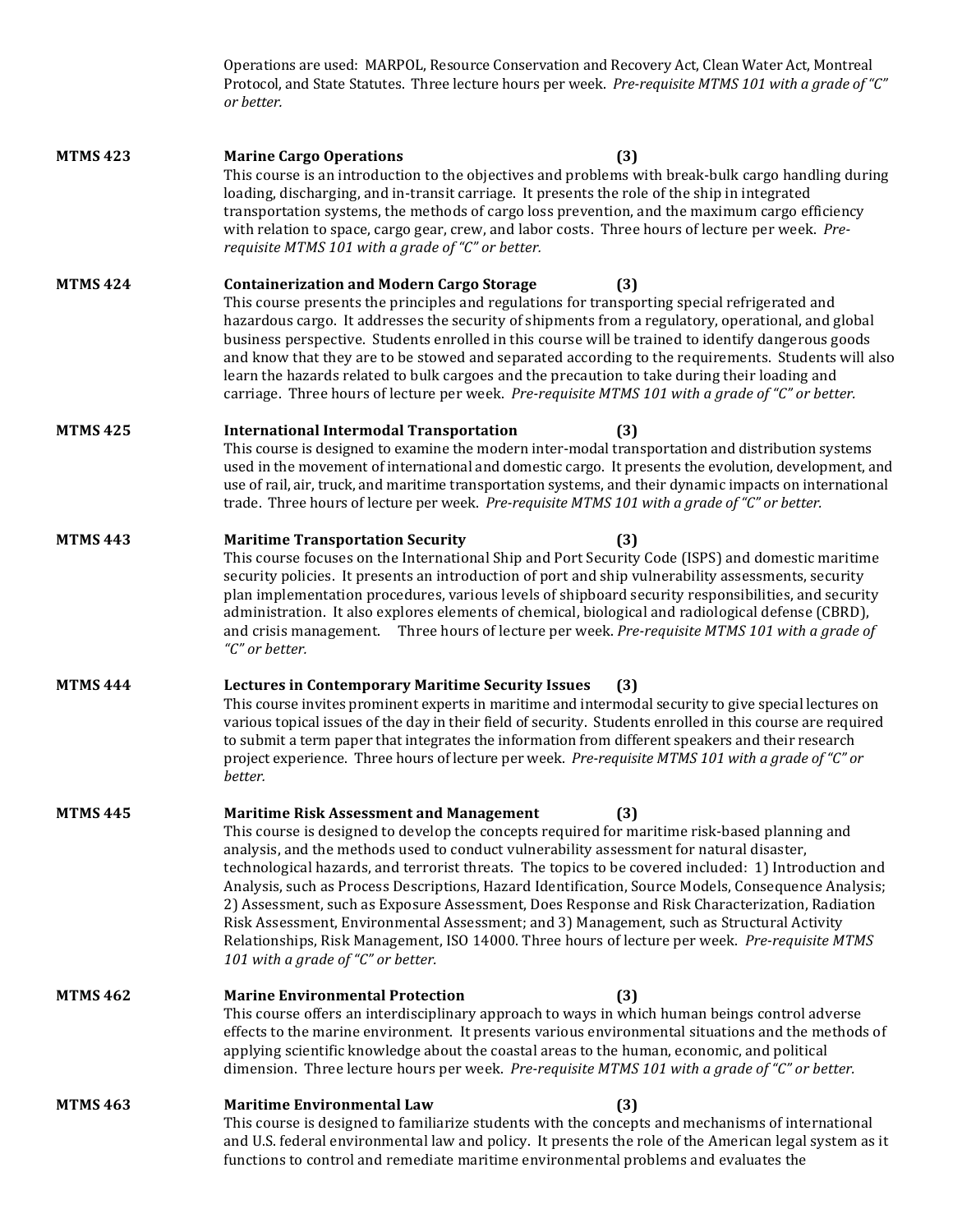opportunities to use judicial, administrative, and legislative processes to address those problems. Three hours of lecture per week. *Pre-requisite MTMS 101 with a grade of "C" or better.* 

| <b>MTMS481</b>  | <b>Seminar in International Maritime Business</b><br>(3)<br>This course provides an opportunity for students and the instructor to discuss the effects of multi-<br>national operations on business strategy and decision making by exploring the economic, political,<br>financial, legal, and social nature of the international environment. It examines maritime and<br>transport related formulation, selection, and implementation of multi-national strategies in the<br>context of business environment. Three hours of lecture per week. Pre-requisite MTMS 101 with a<br>grade of "C" or better.                                                                                                |
|-----------------|-----------------------------------------------------------------------------------------------------------------------------------------------------------------------------------------------------------------------------------------------------------------------------------------------------------------------------------------------------------------------------------------------------------------------------------------------------------------------------------------------------------------------------------------------------------------------------------------------------------------------------------------------------------------------------------------------------------|
| <b>MTMS482</b>  | <b>Advanced Transportation Management</b><br>(3)<br>This course presents perspectives on carrier organization and management. It examines national<br>transportation policy, regulation, and the changing environment of transportation. Topics to be<br>covered include transportation operations, marketing, financing, purchasing, information systems<br>and maintenance, as well as human resources management and labor relations. Students enrolled in<br>this course are required to involve in original research on problems in transportation management<br>with emphasis on maritime transportation. Three hours of lecture per week. Pre-requisite MTMS 101<br>with a grade of "C" or better. |
| <b>MTMS 483</b> | <b>Maritime Studies Senior Seminar</b><br>(3)<br>This course facilitates discussions between students, the instructor, and invited speakers to discuss<br>topical themes related to diverse aspects of society and commerce in coastal and oceanic zones, the<br>maritime experience, and the political, economical, cultural, and environmental perspectives of<br>maritime management. Three hours of lecture per week. Pre-requisite MTMS 101 with a grade of "C"<br>or better.                                                                                                                                                                                                                        |
| <b>MTMS 495</b> | <b>Field Work Practicum in Maritime Transportation</b><br>(3)<br>This course provides students with field work opportunities to gain hands-on experience in various<br>maritime transportation related work. Students enrolled in this course are required to submit a<br>written report of the practicum or project experience, detailing the specific tasks performed. Three<br>hours of lecture per week. Pre-requisite MTMS 101 with a grade of "C" or better.                                                                                                                                                                                                                                        |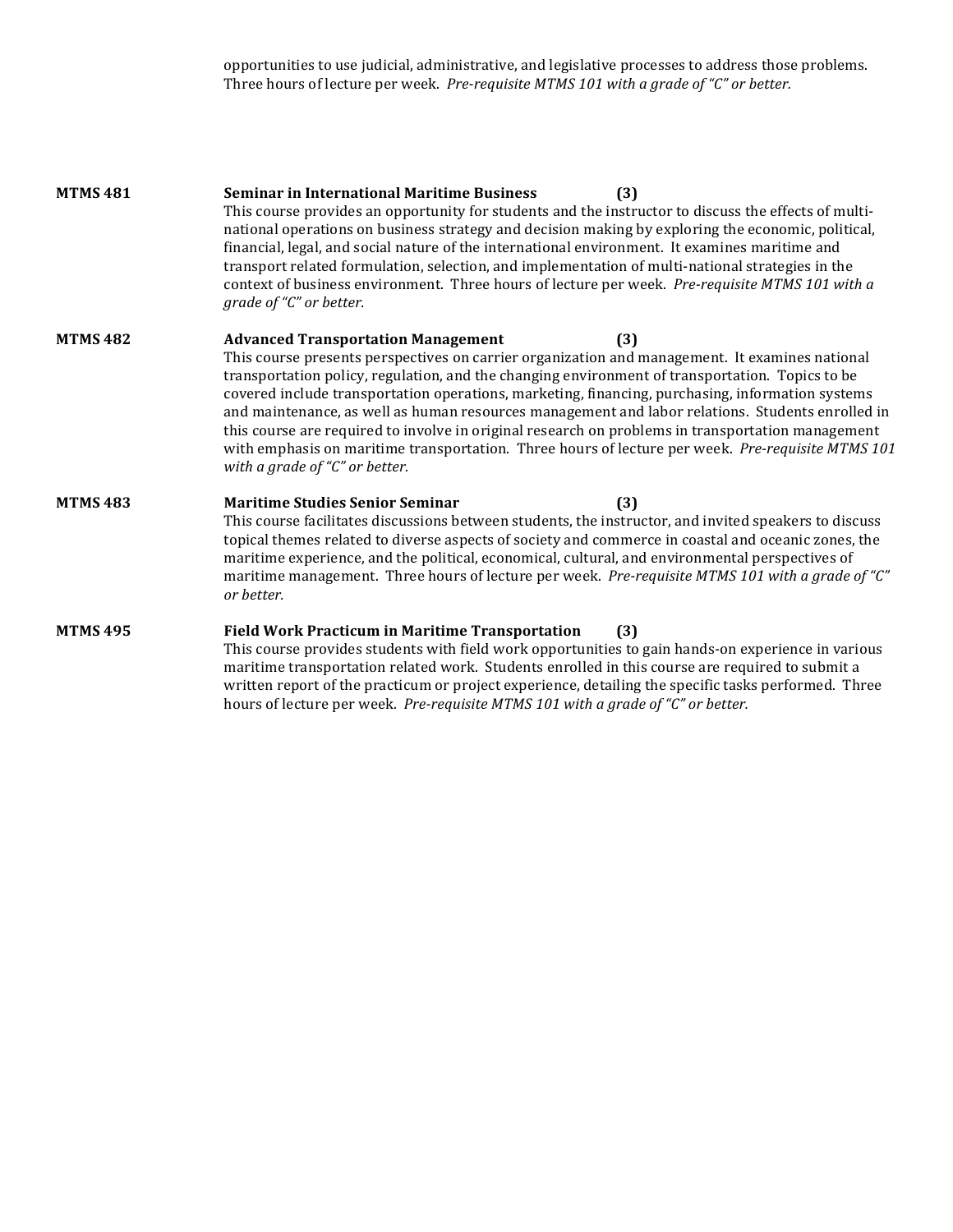| <b>CURRICULUM SUMMARY FOR THE</b>                 |                                                                                                                                                         |                                                                                                         |                                     |                                     |  |  |  |
|---------------------------------------------------|---------------------------------------------------------------------------------------------------------------------------------------------------------|---------------------------------------------------------------------------------------------------------|-------------------------------------|-------------------------------------|--|--|--|
|                                                   | <b>BACHELOR OF SCIENCE DEGREE</b><br>IN<br><b>MARITIME TRANSPORTATION MANAGEMENT AND SECURITY</b><br>(With Minor)<br><b>TOTAL CREDITS REQUIRED: 121</b> |                                                                                                         |                                     |                                     |  |  |  |
| <b>CORE</b><br><b>CURRICULUM</b><br>$(STANDARD)*$ | <b>TCCNS</b>                                                                                                                                            | <b>MAJOR</b><br><b>(MARITIME</b><br><b>TRANSPORTATION</b><br><b>MANAGEEMNT AND</b><br><b>SECURITY</b> ) | <b>OTHER</b><br><b>REQUIREMENTS</b> | <b>MINOR</b><br><b>REQUIREMENTS</b> |  |  |  |
| 42 credits                                        | <b>EQUIVALENT</b>                                                                                                                                       | 36 credits                                                                                              | 22 credits                          | 21 credits                          |  |  |  |
| <b>Communication:</b>                             |                                                                                                                                                         | MTMS 101 (3)                                                                                            | ITEC 331 (3)                        |                                     |  |  |  |
| ENG 131 $(3)$ *                                   | <b>ENGL 1301</b>                                                                                                                                        | MTMS 202 (3)                                                                                            | ITEC 412 (1)                        |                                     |  |  |  |
| ENG 132(3)<br><b>ENGL 1302</b>                    |                                                                                                                                                         | MTMS 303 (3)                                                                                            | MGMT 300 (3)                        |                                     |  |  |  |
| <b>Mathematics:</b>                               |                                                                                                                                                         | MTMS 321 (3)                                                                                            | MGMT 402 (3)                        |                                     |  |  |  |
| MATH 133 (3) *<br><b>MATH 1314</b>                |                                                                                                                                                         | MTMS 322 (3)                                                                                            | MATH 231 (3)                        |                                     |  |  |  |
| Life and physical sciences:                       |                                                                                                                                                         | MTMS 341 (3)                                                                                            | MIS 304 (3)                         |                                     |  |  |  |
| Life<br>$\&$<br>Physical                          |                                                                                                                                                         | MTMS 361 (3)                                                                                            | MKTG 306 (3)                        |                                     |  |  |  |
| Sciences $(6)$ ****                               |                                                                                                                                                         |                                                                                                         |                                     |                                     |  |  |  |
| Language, philosophy, and culture:                |                                                                                                                                                         | MTMS 424 (3)                                                                                            | GEOG 132(3)                         |                                     |  |  |  |
| $ENG$ 2xx (3)                                     | ENG <sub>23xx</sub>                                                                                                                                     | MTMS 463 (3)                                                                                            |                                     |                                     |  |  |  |
| <b>Creative arts:</b>                             |                                                                                                                                                         | MTMS 481 (3)                                                                                            |                                     |                                     |  |  |  |
| MUSI 239 (3)                                      | <b>HUMA 1315</b>                                                                                                                                        | MTMS 495 (3)                                                                                            |                                     |                                     |  |  |  |
| <b>American history:</b>                          |                                                                                                                                                         | MTMS Electives $(3)$ ***                                                                                |                                     |                                     |  |  |  |
| HIST 231 (3)                                      | <b>HIST 1301</b>                                                                                                                                        |                                                                                                         |                                     |                                     |  |  |  |
| HIST 232 (3)                                      | <b>HIST 1302</b>                                                                                                                                        |                                                                                                         |                                     |                                     |  |  |  |
| <b>Government/Political Science:</b>              |                                                                                                                                                         |                                                                                                         |                                     |                                     |  |  |  |
| POLS 235 (3)                                      | <b>GOVT 2305</b>                                                                                                                                        |                                                                                                         |                                     |                                     |  |  |  |
| POLS 236 (3)                                      | <b>GOVT 2306</b>                                                                                                                                        |                                                                                                         |                                     |                                     |  |  |  |
| <b>Social and behavioral sciences:</b>            |                                                                                                                                                         |                                                                                                         |                                     |                                     |  |  |  |
| PSY 131(3)                                        | <b>PSYC 2301</b>                                                                                                                                        |                                                                                                         |                                     |                                     |  |  |  |
| <b>Institutional Options:</b>                     |                                                                                                                                                         |                                                                                                         |                                     |                                     |  |  |  |
| SC 135(3)                                         | <b>SPCH 1321</b>                                                                                                                                        |                                                                                                         |                                     |                                     |  |  |  |
| CS 116(3)                                         | <b>COCS 1301</b>                                                                                                                                        |                                                                                                         |                                     |                                     |  |  |  |

Students should be advised by a major advisor prior to registering for any credit, particularly any core curriculum credit as listed. (N) represents the number of course credits.

\* Pending English and Math examinations

\*\*\* Elective course selected from MTMS 423,425,443,445,462,482,483.

\*\*\*\* Life and Physical Sciences credits should be selected from the following: One from the following courses: BIOL 143 (3) or CHEM 131 (3) and one from the following courses: CHEM 132 (3), BIOL 135 (3), GEOL 141 (3), PHYS 101 (3), PHYS 237 (3), PHYS 238 (3) or PHYS 251 (3) (TCCN: BIOL1308 (3) or CHEM 1311(3) and one from the following courses: CHEM 1312(3), BIOL 2301(3), GEOL 1303 (3), PHYS 1315(3), PHYS 1301(3), PHYS 1302(3), PHYS 2325(3) ).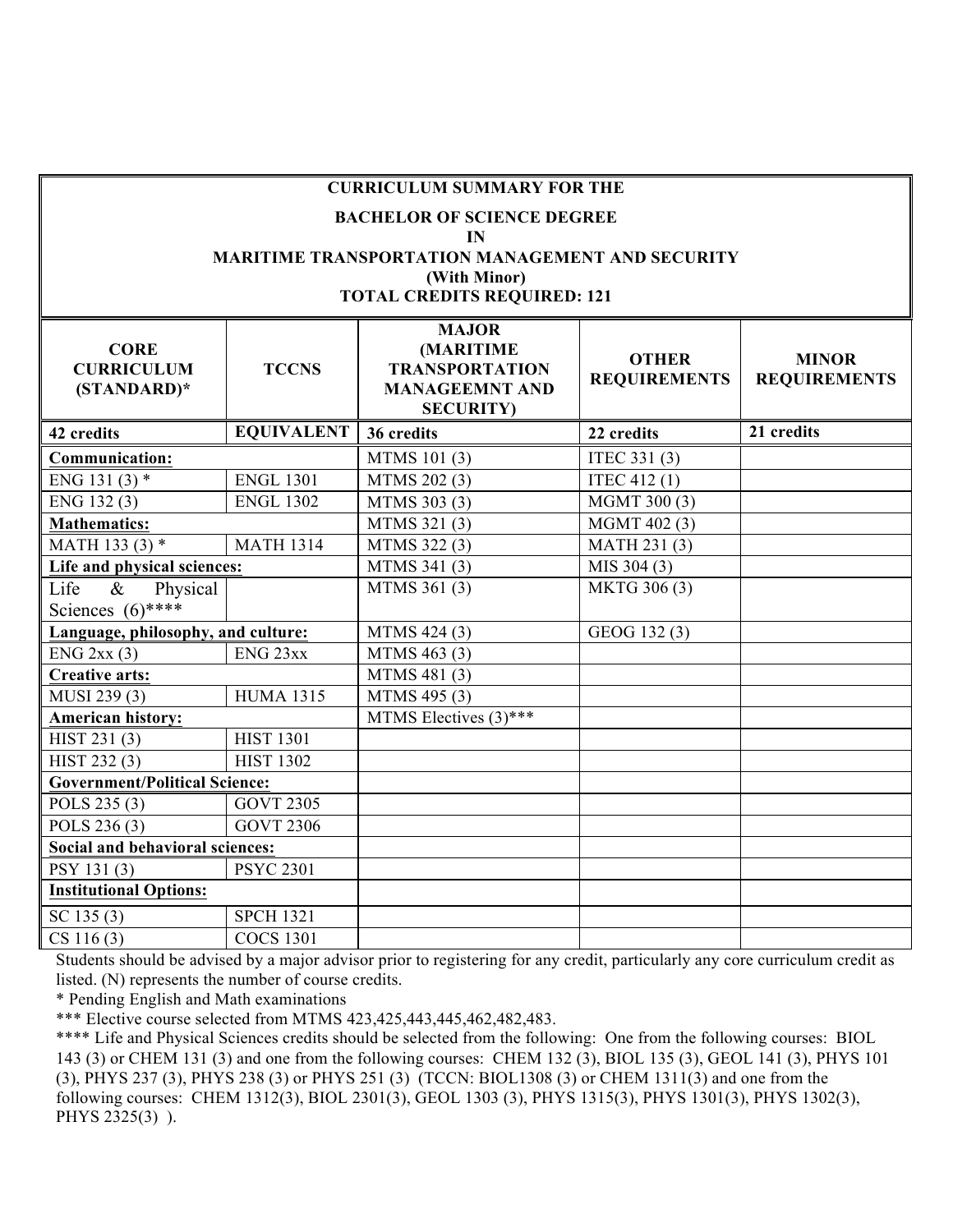|                                                 |                     | <b>CURRICULUM SUMMARY FOR THE</b><br><b>BACHELOR OF SCIENCE DEGREE</b><br>IN<br><b>MARITIME TRANSPORTATION MANAGEMENT AND SECURITY</b><br>(Without Minor)<br><b>TOTAL CREDITS REQUIRED: 121</b> |                                     |
|-------------------------------------------------|---------------------|-------------------------------------------------------------------------------------------------------------------------------------------------------------------------------------------------|-------------------------------------|
| <b>CORE</b><br><b>CURRICULUM</b><br>(STANDARD)* | <b>TCCNS</b>        | <b>MAJOR</b><br>(MARITIME<br><b>TRANSPORTATION</b><br><b>MANAGEEMNT AND</b><br><b>SECURITY</b> )                                                                                                | <b>OTHER</b><br><b>REQUIREMENTS</b> |
| 42 credits                                      | <b>EQUIVALENT</b>   | 45 credits                                                                                                                                                                                      | 34 credits                          |
| Communication:                                  |                     | MTMS 101 (3)                                                                                                                                                                                    | ITEC 331 (3)                        |
| ENG 131 $(3)$ *                                 | <b>ENGL 1301</b>    | MTMS 202 (3)                                                                                                                                                                                    | ITEC 412 (1)                        |
| ENG 132(3)                                      | <b>ENGL 1302</b>    | MTMS 303 (3)                                                                                                                                                                                    | MGMT 300 (3)                        |
| <b>Mathematics:</b>                             |                     | MTMS 321(3)                                                                                                                                                                                     | MGMT 301 (3)                        |
| MATH 133 (3) *                                  | <b>MATH 1314</b>    | MTMS 322 (3)                                                                                                                                                                                    | MGMT 402 (3)                        |
| Life and physical sciences:                     |                     | MTMS 341 (3)                                                                                                                                                                                    | SPAN $(6)$ **                       |
| Life<br>$\&$<br>Physical<br>Sciences $(6)$ **** |                     | MTMS 361 (3)                                                                                                                                                                                    | MATH 231 (3)                        |
| Language, philosophy, and culture:              |                     | MTMS 424 (3)                                                                                                                                                                                    | MIS 304 (3)                         |
| $ENG$ 2xx (3)                                   | ENG <sub>23xx</sub> | MTMS 463 (3)                                                                                                                                                                                    | CS 117(3)                           |
| <b>Creative arts:</b>                           |                     | MTMS 481 (3)                                                                                                                                                                                    | MKTG 306 (3)                        |
| MUSI 239 (3)                                    | <b>HUMA 1315</b>    | MTMS 495 (3)                                                                                                                                                                                    | GEOG 132(3)                         |
| <b>American history:</b>                        |                     | MTMS Electives (12)***                                                                                                                                                                          |                                     |
| $\overline{HIST}$ 231 $(3)$                     | <b>HIST 1301</b>    |                                                                                                                                                                                                 |                                     |
| HIST 232 (3)                                    | <b>HIST 1302</b>    |                                                                                                                                                                                                 |                                     |
| <b>Government/Political Science:</b>            |                     |                                                                                                                                                                                                 |                                     |
| POLS 235 (3)                                    | <b>GOVT 2305</b>    |                                                                                                                                                                                                 |                                     |
| POLS 236 (3)                                    | <b>GOVT 2306</b>    |                                                                                                                                                                                                 |                                     |
| Social and behavioral sciences:                 |                     |                                                                                                                                                                                                 |                                     |
| PSY 131(3)                                      | <b>PSYC 2301</b>    |                                                                                                                                                                                                 |                                     |
| <b>Institutional Options:</b>                   |                     |                                                                                                                                                                                                 |                                     |
| SC 135(3)                                       | <b>SPCH 1321</b>    |                                                                                                                                                                                                 |                                     |
| CS 116(3)                                       | <b>COCS 1301</b>    |                                                                                                                                                                                                 |                                     |

Students should be advised by a major advisor prior to registering for any credit, particularly any core curriculum credit as listed. (N) represents the number of course credits.

\* Pending English and Math examinations

\*\* Can be substituted by any foreign language course including Chinese, Russian, Japanese, French, etc.

\*\*\* Elective course selected from MTMS 423,425,443,445,462,482,483.

\*\*\*\* Life and Physical Sciences credits should be selected from the following: One from the following courses: BIOL 143 (3) or CHEM 131 (3) and one from the following courses: CHEM 132 (3), BIOL 135 (3), GEOL 141 (3), PHYS 101 (3), PHYS 237 (3), PHYS 238 (3) or PHYS 251 (3) (TCCN: BIOL1308 (3) or CHEM 1311(3) and one from the following courses: CHEM 1312(3), BIOL 2301(3), GEOL 1303 (3), PHYS 1315(3), PHYS 1301(3), PHYS 1302(3), PHYS 2325(3) ).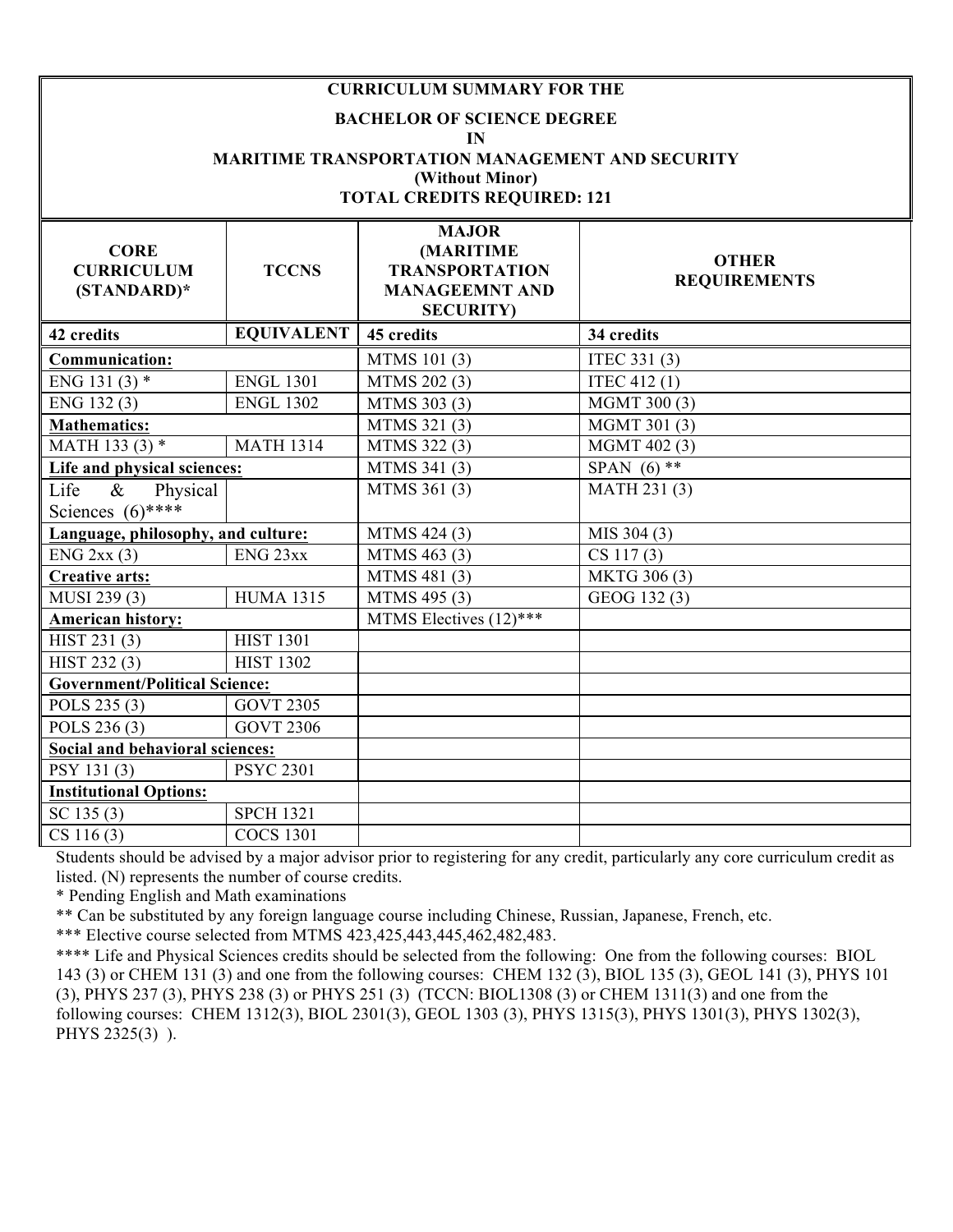# **Bachelors of Science Degree in MARITIME TRANSPORTATION MANAGEMENT AND SECURITY Degree Plan – Total Credits: 121**

| (With Minor) |
|--------------|
|--------------|

|                         | <b>First Semester</b>                |          | <b>Second Semester</b>               |          |
|-------------------------|--------------------------------------|----------|--------------------------------------|----------|
|                         | ENG 131 Freshman English I           |          | ENG 131 Freshman English II          |          |
| ear                     | MATH 133 College Algebra             |          | NSCI 1XX* Life and Physical Sciences |          |
|                         | SC 135 Business & Professional       |          | PSY 131 General Psychology           |          |
|                         | Communication                        |          |                                      |          |
| $\overline{\mathbf{s}}$ | NSCI 1XX* Life and Physical Sciences |          | MTMS 101 Intro to Maritime Transp    |          |
| i.                      | CS 116 Intro to Computer Science 1   |          | GEOG 132 World Regional Geography    |          |
| L.                      |                                      |          |                                      |          |
|                         |                                      |          |                                      |          |
|                         |                                      | $15$ hrs |                                      | $15$ hrs |

|              | <b>Third Semester</b>                      |          | <b>Fourth Semester</b>                     |        |
|--------------|--------------------------------------------|----------|--------------------------------------------|--------|
|              | HIST 231 Social & Political History of the |          | HIST 232 Social & Political History of the |        |
| $\mathbf{e}$ | United States to 1877                      |          | United States since 1877                   |        |
|              | POLS 235 American Political Systems I      |          | POLS 236 American Political Systems II     |        |
|              | Minor XXX Minor Course                     |          | MUSI 239 Fine Arts & Daily Liv             |        |
| $\mathbf{u}$ | MATH 231 Elementary Statistics I           |          | Minor XXX Minor Course                     |        |
|              | MTMS 202 Maritime Law                      |          | ENG 2XX (Any 200 Level)                    |        |
| D            |                                            |          |                                            |        |
|              |                                            |          |                                            |        |
|              |                                            | $15$ hrs |                                            | 15 hrs |

|          | <b>Fifth Semester</b>                 |        | <b>Sixth Semester</b>               |  |
|----------|---------------------------------------|--------|-------------------------------------|--|
|          | MTMS 303 American Maritime History    |        | MTMS 361 Maritime Environ. Mgmt.    |  |
| <u>ස</u> | MTMS 341 Maritime Security Mgmt.      |        | MKTG 306 Principles of Marketing    |  |
|          | MGMT 300 Principles of Management     |        | MTMS 322 Port and Term. Oper. Mgmt. |  |
| ರ        | ITEC 331 Technical Writing            |        | MTMS XXX ** Elective**              |  |
| È.       | MTMS 321 Inter. Busi. And Ocean Ship. |        | Minor XXX Minor Course              |  |
|          |                                       |        |                                     |  |
|          |                                       |        |                                     |  |
|          |                                       | 15 hrs |                                     |  |

|       | <b>Seventh Semester</b>             |          | <b>Eighth Semester</b>                |                 |
|-------|-------------------------------------|----------|---------------------------------------|-----------------|
| ear   | MTMS 424 Contain. And Mo. Cargo Stw |          | MTMS 463 Maritime Environmental Law   |                 |
|       | MIS 304 Information Technology      |          | MTMS 481 Seminar in Maritime Business |                 |
|       | MGMT 402 International Management   |          | Minor XXX Minor Course                |                 |
| $\pm$ | Minor XXX Minor Course              |          | ITEC 412 Senior Seminar               |                 |
|       | Minor XXX Minor Course              |          | MTMS 495 Practicum                    |                 |
|       |                                     |          | Minor XXX Minor Course                |                 |
| Œ,    |                                     |          |                                       |                 |
|       |                                     | $15$ hrs |                                       | $16 \text{ hr}$ |

\* Life and Physical Sciences credits should be selected from the following: One from the following courses: BIOL 143 (3) or CHEM 131 (3) and one from the following courses: CHEM 132 (3), BIOL 135 (3), GEOL 141 (3), PHYS 101 (3), PHYS 237 (3), PHYS 238 (3) or PHYS 251 (3) (TCCN: BIOL1308 (3) or CHEM 1311(3) and one from the following courses: CHEM 1312(3), BIOL 2301(3), GEOL 1303 (3), PHYS 1315(3), PHYS 1301(3), PHYS 1302(3), PHYS 2325(3) ).

\*\* Elective Options: MTMS 423, 425, 443, 445, 482, 483, 490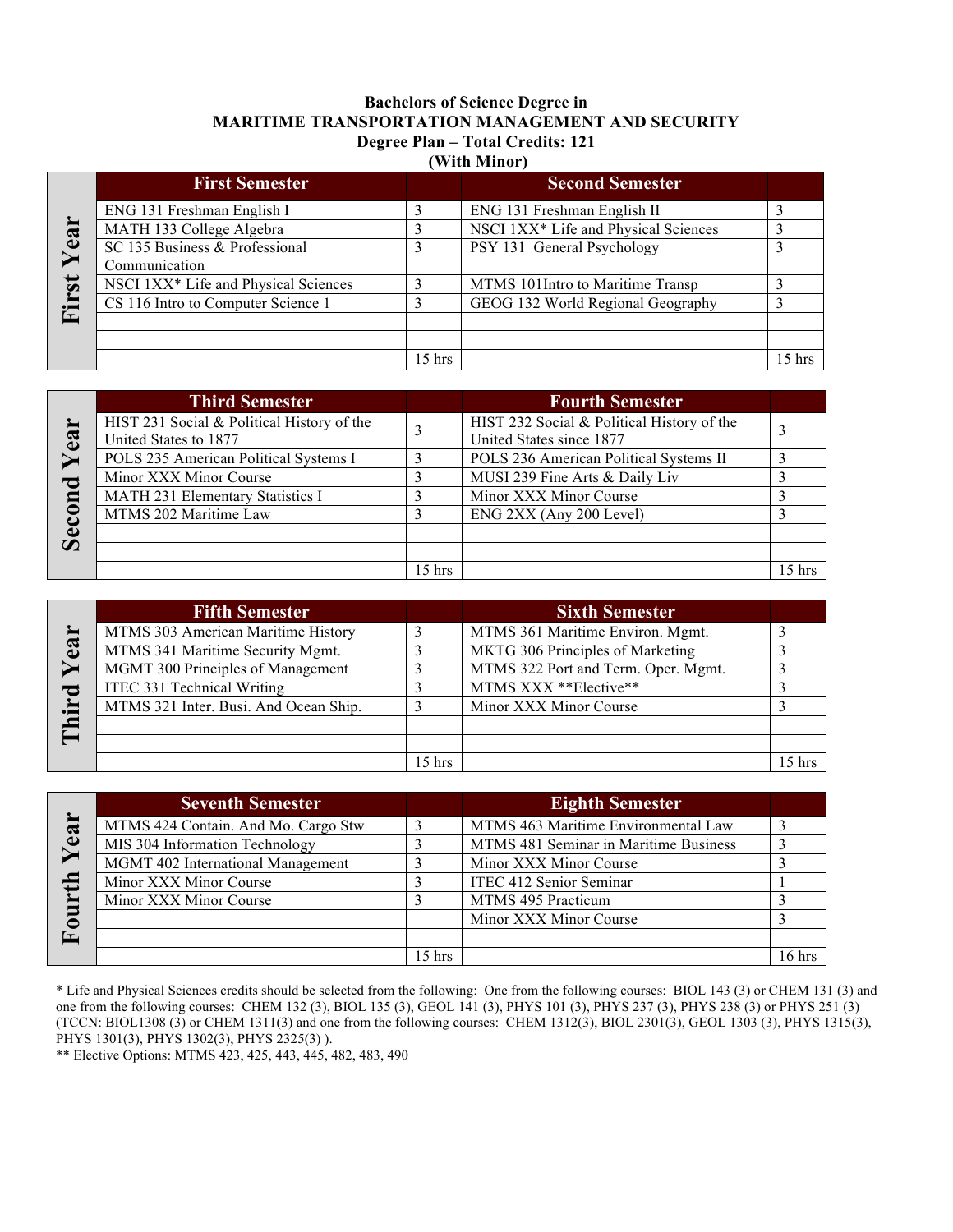### **Bachelors of Science Degree in MARITIME TRANSPORTATION MANAGEMENT AND SECURITY Degree Plan – Total Credits: 121 (Without Minor)**

|       | <b>First Semester</b>                |          | <b>Second Semester</b>               |        |
|-------|--------------------------------------|----------|--------------------------------------|--------|
|       | ENG 131 Freshman English I           |          | ENG 131 Freshman English II          |        |
| Year  | MATH 133 College Algebra             |          | NSCI 1XX* Life and Physical Sciences |        |
|       | SC 135 Business & Professional       |          | PSY 131 General Psychology           | 3      |
|       | Communication                        |          |                                      |        |
|       | NSCI 1XX* Life and Physical Sciences |          | MTMS 101Intro to Maritime Transp     |        |
| First | CS 116 Intro to Computer Science 1   |          | CS 117 Intro to Comp. Science II     |        |
|       |                                      |          | GEOG 132 World Regional Geography    |        |
|       |                                      |          |                                      |        |
|       |                                      | $15$ hrs |                                      | 18 hrs |

| $\mathbf{e}$ a<br>$\mathbf{n}$<br>Š | <b>Third Semester</b>                                               |          | <b>Fourth Semester</b>                                                 |          |
|-------------------------------------|---------------------------------------------------------------------|----------|------------------------------------------------------------------------|----------|
|                                     | HIST 231 Social & Political History of the<br>United States to 1877 |          | HIST 232 Social & Political History of the<br>United States since 1877 |          |
|                                     | POLS 235 American Political Systems I                               |          | POLS 236 American Political Systems II                                 |          |
|                                     | SPAN 131** Elementary Spanish                                       |          | MUSI 239 Fine Arts & Daily Liv                                         |          |
|                                     | <b>MATH Elementary Statistics I</b>                                 |          | SPAN 132** Elementary Spanish II                                       |          |
|                                     | MTMS 202 Maritime Law                                               |          | ENG 2XX (Any 200 Level)                                                |          |
|                                     |                                                                     |          |                                                                        |          |
|                                     |                                                                     |          |                                                                        |          |
|                                     |                                                                     | $15$ hrs |                                                                        | $15$ hrs |

| ea<br>$\overline{\phantom{a}}$ | <b>Fifth Semester</b>                 |          | <b>Sixth Semester</b>               |  |
|--------------------------------|---------------------------------------|----------|-------------------------------------|--|
|                                | MTMS 303 American Maritime History    |          | MTMS 361 Maritime Environ. Mgmt.    |  |
|                                | MTMS 341 Maritime Security Mgmt.      |          | MKTG 306 Principles of Marketing    |  |
|                                | MGMT 300 Principles of Management     |          | MTMS 322 Port and Term. Oper. Mgmt. |  |
|                                | ITEC 331 Technical Writing            |          | MTMS XXX ** Elective**              |  |
| ÷.                             | MTMS 321 Inter. Busi. And Ocean Ship. |          | MGMT 301 Personnel and Manpower Dev |  |
|                                |                                       |          |                                     |  |
|                                |                                       |          |                                     |  |
|                                |                                       | $15$ hrs |                                     |  |

| ear<br>로<br>0<br>Œ. | <b>Seventh Semester</b>             |          | <b>Eighth Semester</b>                |        |
|---------------------|-------------------------------------|----------|---------------------------------------|--------|
|                     | MTMS 424 Contain. And Mo. Cargo Stw |          | MTMS 463 Maritime Environmental Law   |        |
|                     | MIS 304 Information Technology      |          | MTMS 481 Seminar in Maritime Business |        |
|                     | MGMT 402 International Management   |          | MTMS XXX *** Elective***              |        |
|                     | MTMS XXX *** Elective***            |          | ITEC 412 Senior Seminar               |        |
|                     | MTMS XXX *** Elective***            |          | MTMS 495 Practicum                    |        |
|                     |                                     |          |                                       |        |
|                     |                                     |          |                                       |        |
|                     |                                     | $15$ hrs |                                       | 13 hrs |

\* Life and Physical Sciences credits should be selected from the following: One from the following courses: BIOL 143 (3) or CHEM 131 (3) and one from the following courses: CHEM 132 (3), BIOL 135 (3), GEOL 141 (3), PHYS 101 (3), PHYS 237 (3), PHYS 238 (3) or PHYS 251 (3) (TCCN: BIOL1308 (3) or CHEM 1311(3) and one from the following courses: CHEM 1312(3), BIOL 2301(3), GEOL 1303 (3), PHYS 1315(3), PHYS 1301(3), PHYS 1302(3), PHYS 2325(3)).

\*\*Can be substituted by any foreign language courses including Chinese, Russian, Japanese, French, etc.

\*\*\* Elective Options: MTMS 423, 425, 443, 445, 482, 483, 490